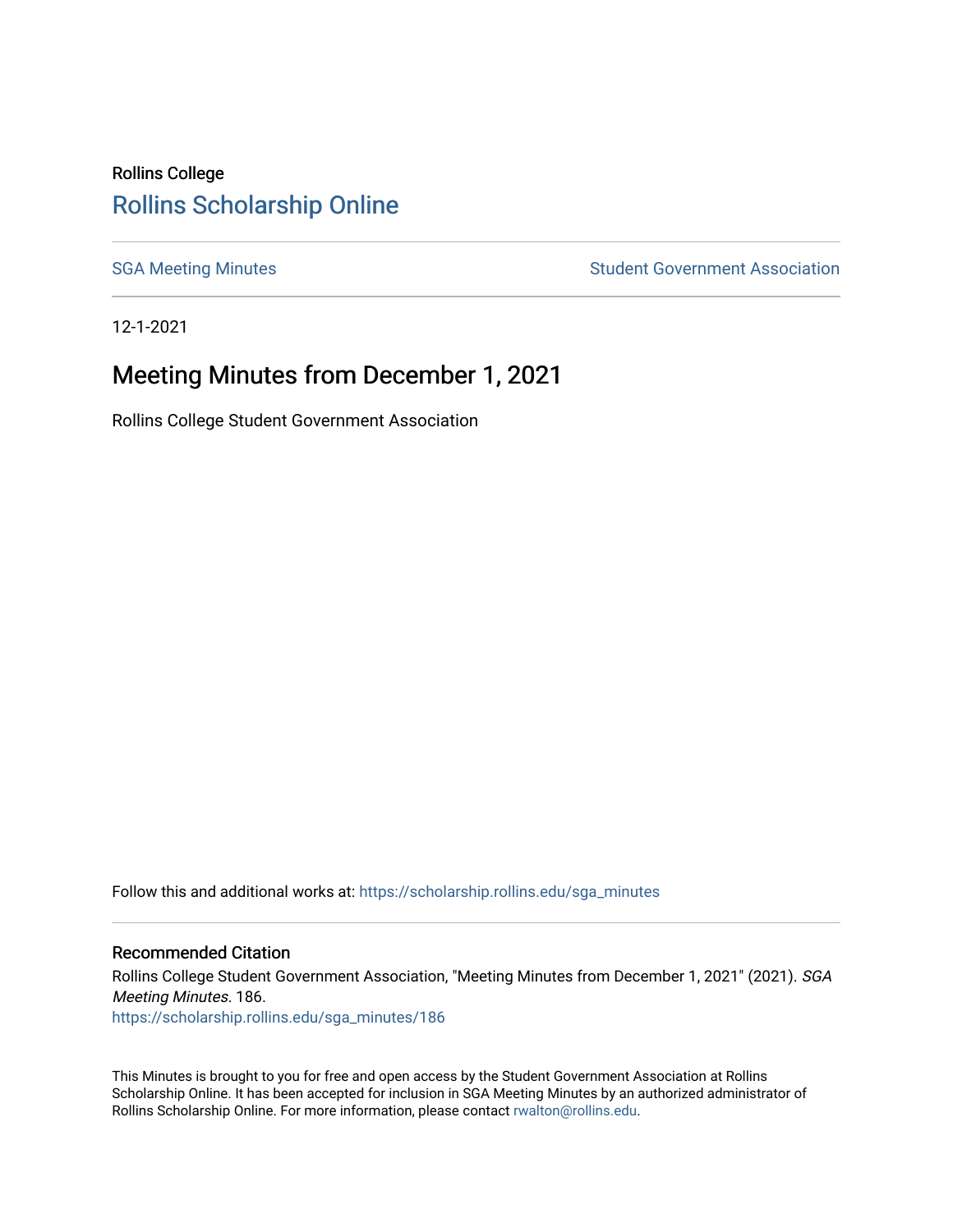

**WINTER PARK, FL 32789-4499** ROLLINS.EDU - SGA@ROLLINS.EDU

The regular weekly meeting of the Rollins College Student Government Association was held on December 1, 2021, at 7:10pm, at Rollins College in the Galloway Room of Kathleen W. Rollins Hall. The minutes of the previous meeting were read and approved as correct after a vote by the Senate.

**I. Call to Order II. Roll Call III. Welcome IV. Approval of Minutes** 

#### ● Approved

- **V. Speakers** 
	- State of the College Address
		- SGA President: Daniel Elliot
			- SGA is back in person!
			- COVID is still looming overhead
			- Struggling to get students to trend SGA meetings
			- SGA has accommodated members
			- People in SGA who worked against values will be punished
			- Greater accountability has been asked for
			- 89 percent of residential students have been vaccinated- threat of coronavirus are at its lowest level yet
			- We can't go back to the way we had it before
			- Collaborations with finance department
			- Students should have their voices heard
			- Advisory board of students will be made in the coming months
			- We will fight to make sure no low-income student will carry the burden of increasing tuition prices
			- Student rep on board of trustees
			- Res students to have healthy and safe dorm environment
			- Liz hall tour- will be meeting with campus safety
			- Students are our number one priority
			- Student org council has been started
			- Meeting with identity-based orgs
			- Commitment to accessibility on campus
			- International student representation
			- State is strong but only if we unify
			- Our future is very bright if we unite together
	- Diversity & Inclusion Curriculum Town Hall
		- Introductions
		- Started this project through SGA to discuss holes in curriculum regarding diversity in curriculum
		- Majority of institutions have a requirement for diversity and inclusion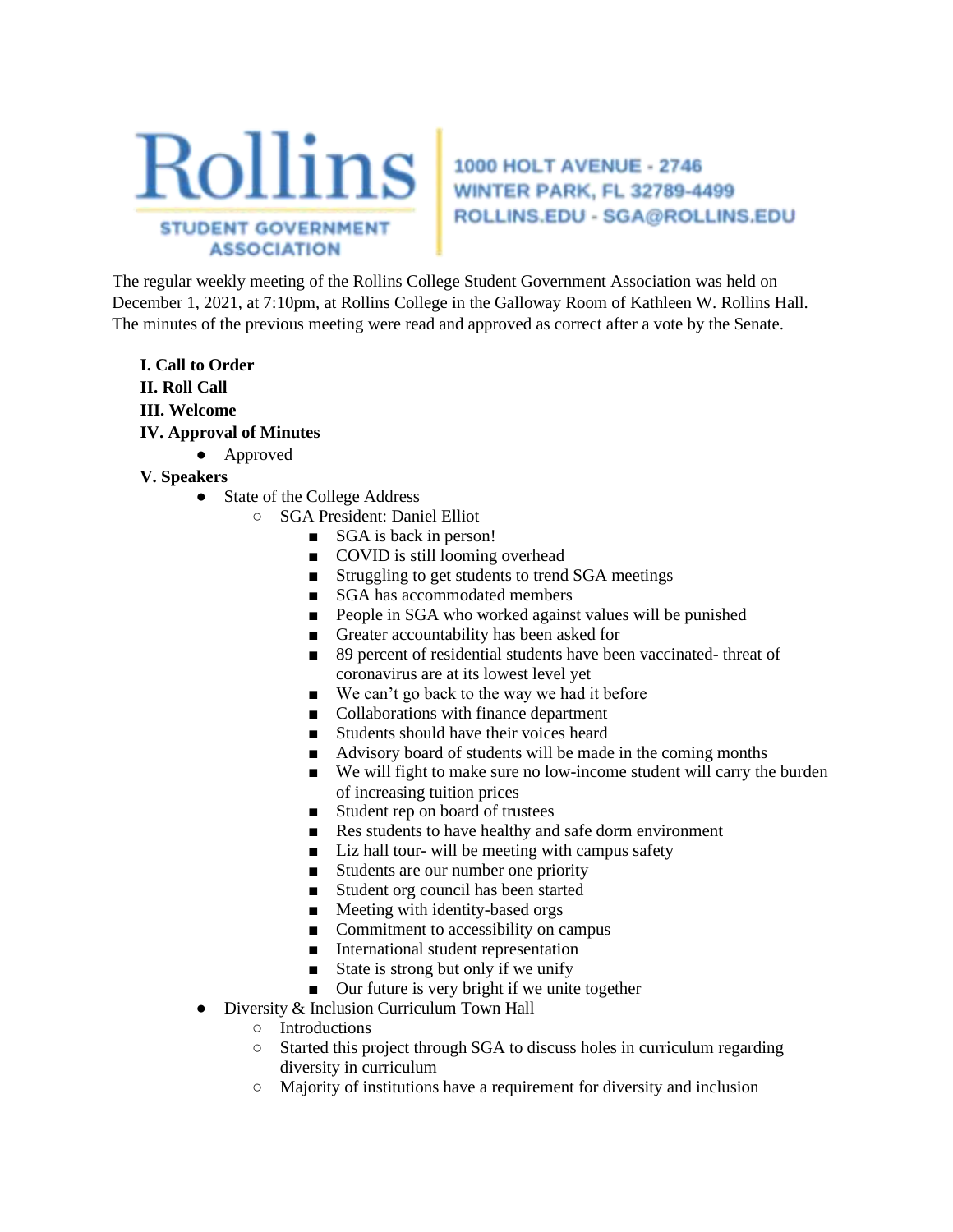- Collaborating with faculty next semester and figuring out how to research
- This town hall is to kick off this research effort
- Opportunity to direct their work
- Sam Vega is present
	- Bias incident reporting process
	- 5 people across campus on the team
	- Other party may be pulled in
	- When a form is submitted, it comes to Sam and 2 other people
	- Hour- three hours to get back info back to them
	- Reach out to the person who submitted the form and has a meeting with them
	- Allow the person who has been harmed to navigate the situation
	- If the person wants to move forward with this, it would either go to CSR or the response team
	- Everything is based off the person who has been harmed
	- Time, location, place needed
	- If something identifying comes out, then they will support the person
	- This all happens within the hour from when it happened
	- If the person who does not want anything to happen, they respect that
	- Sex, gender, etc will be within this
- How much of the budget will be put forth towards this new curriculum?
	- Isn't designed yet, so unsure the price of it yet
	- No budget currently from associate dean of academics
	- Already met with provost for financing this
	- Under the president's strategic plan
- Are you also decolonizing the curriculum?
	- Yes, working towards it
	- Working to counteract colonialism in curriculum
	- RCC training- decolonizing your syllabus in August
	- Made it a priority for the common read to be decolonized and diverse
- Is there a focus on hiring diverse professors?
	- Is a priority, hiring freeze due to COVID
	- High priority for faculty to hire diverse professors
- Competency for social justice in the future? Could be interdisciplinary
	- One of the options that has been discussed
	- Integrating it in every major on campus- identifiable course
	- Why not everywhere?
- Concern for students with no interest
	- Every single student should get a Rollins education
	- Making sure viewpoints and experiences for every student is heard
	- Taking into account students who may have not taken that course
- Is the RCC training mandatory?
	- Yes
	- RFLA is not mandatory but most attend
	- Half of the faculty have had this training
- Mandatory training for faculty needed?
- Would be complicated, but could happen
- Not quite there yet
- Will be yearly
- Are there any plans for additional training for orgs through classes?
	- Interesting consideration- haven't discussed that yet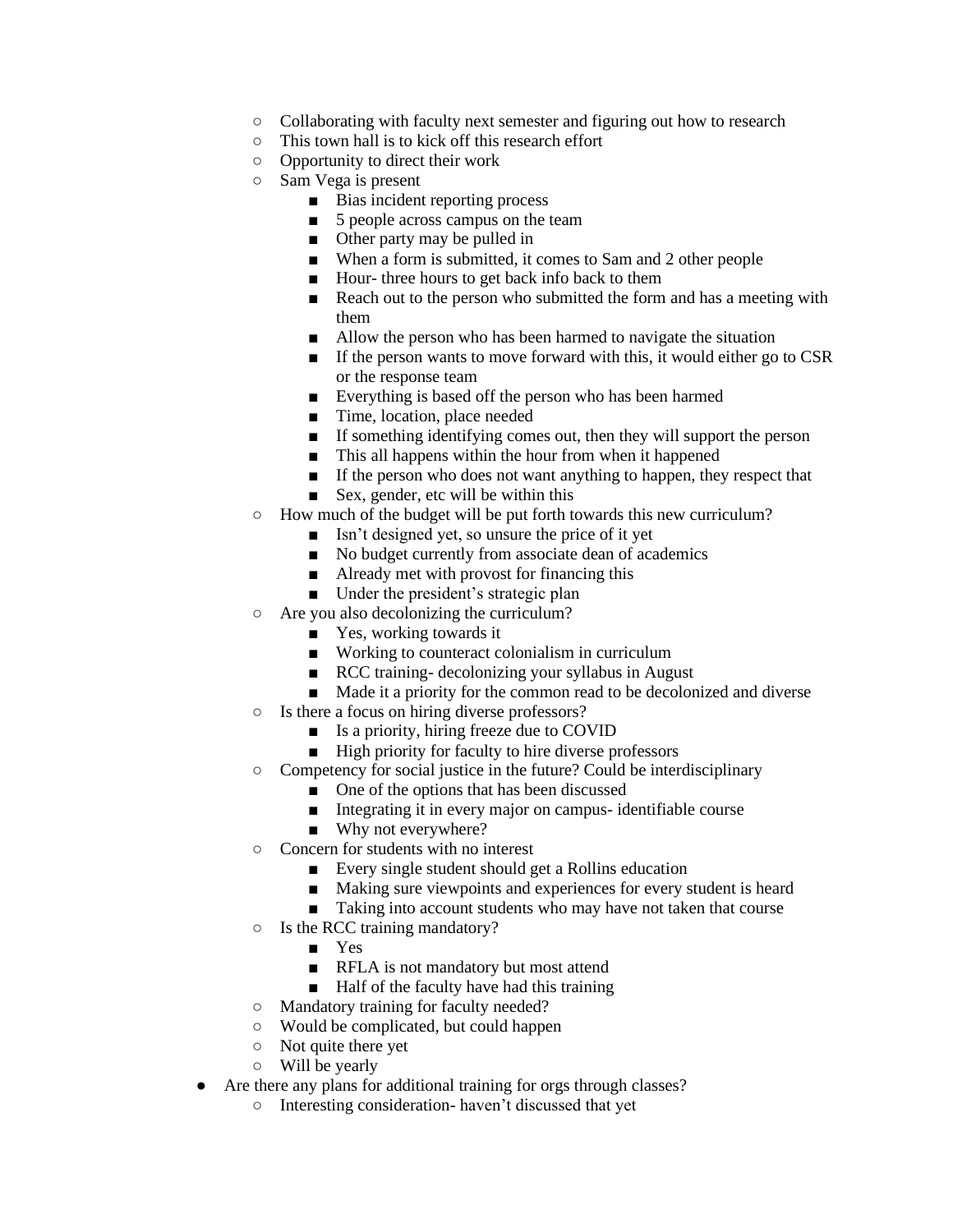- Holt classes? Holt is left out a lot
	- Passing along this concern and would be a great idea
	- Considering Holt needs
- As far as the majors, would restructuring of the major have to occur?
	- Decolonization the discipline
	- This would run through the entire major, not adding a class
	- Don't want this to be a one and done situation
	- Trying to be more transformative
- Would this class be mandated that it would not be replaced with a transfer credit? ○ Still in the initial stages, haven't narrowed down exactly how this will look like
- How does the task force make the distinction between diverse engagement and diverse perspectives?
	- Having our own perspectives reflected in the student body.
	- Diversity envoy has been dormant this year
- Will the task force add any more members?
	- Yes!
	- Making sure students coming in to take over this work when members graduate or leave
	- You don't have to be a part of the task force to help
	- Students that want to work with can work with
	- If you are interested in working with them, you are welcome to join
- Do you have a Holt student on the task force?
	- It would only make sense to have a Holt student on the task force
	- Very open to the idea
- Do you have a timeline for research?
	- Have to go through accrediting agency- next time to submit things is 2025
	- Want this to be quality, not rushed
- Do you have overarching goals for what the curriculum entails?
	- Flipping the question over to the students
	- Want the students to be very involved
	- Getting this approved by the majority of students and faculty
	- Want this to be something that is created by everyone
- Questions
	- Do you find your curriculum in your major and minors are constructed to show the voices of others?
		- Very one sided, curriculum is meant for white students
		- Very tip of the iceberg, not popping anyone's bubble
		- Not talking about uncomfortable topics enough
		- When these topics are spoken- microaggressions, professors will move on and not use it as a teachable moment
		- Current curriculum is palatable for white students and faculty- only looking at historical figures and not context
		- Cover all the bases, but not touch them
		- White professors teaching classes that revolve around POC
		- You cannot grow a global citizen with one perspective
		- Interacting with people that you are learning about- lacking the immersive factor
		- There is not proper training regarding difficult conversation- our faculty fails in that aspect
		- Brave space vs safe space
		- If our campus strives for diversity and inclusion, we must do better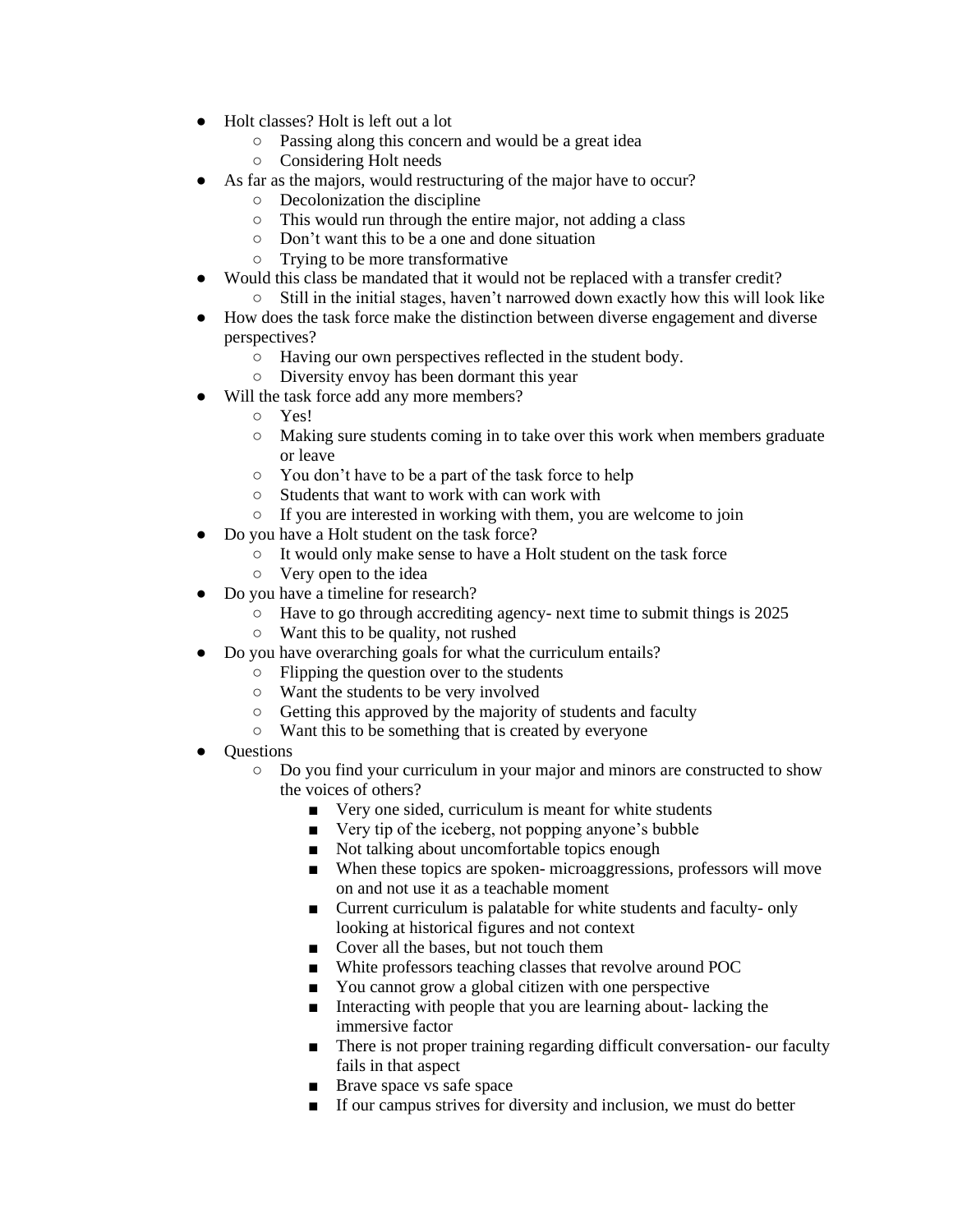- No discussions about people other than major figures
- Pointing out POC to get opinions and force people to speak on those experiences
- Only learn about the history that retraumatizes
- The greater chunk is trauma porn
- Want to learn about success stories
- Being mindful of teachings
- Skip over important historical milestones
- Curriculum is tight and strict- no room to learn outside of what is being taught
- A problem with strictness in some majors
- History is not an objective topic- multitude of readings being taught
- We cannot teach history by including one perspective
- Tend to use students of color as marketing tools
- Our professors should be held accountable for microaggressions, etc.
- Students educating students more so than the professor
- Needs so much more- what has happened before has been performative
- Trying to find a way to incorporate more faculty into the conversationinviting students to join a RFLA meeting panel skistler@rollins.edu and jmathews@rollins.edu as contacts
- Who has the power on campus?
- Can't go to Cornwell for every problem
- Dean of Faculty is the person to start with
- Appalled at the amount of hand-holding and shoving issues under the rug
- Noticed microaggressions not being addressed in class
- Issue in freshman introductory class
- Classes focusing on minorities doesn't really do that
- RCCs should be focused on
- Interdisciplinary classes have seemed to have the most issues as well as professors who are not tenured
- Some professors put in the effort
- Not meant to tear down the institution but to improve it
- Professors need to take it for granted that students can have adult conversations.
- Hand-holding and microaggressions can be productively corrected.
- Have not seen much LGBTQ+ representation in classes. Authors, leaders, activists, etc. Should be more frequent or more frequently acknowledged specifically.
- We have a diverse LGBTQ+ population on campus. Should be reflected in the curriculum.
- Not just words, will take action

#### **VI. Executive Reports**

- A. President
	- Last meeting of the year
	- Concerns with housing quality
		- Meeting with Juan Escobar and Franco
		- Didn't get it back
		- Discussed things that students should do to increase quality
			- If there is a problem, please tell someone
				- Missing signs, broken bathrooms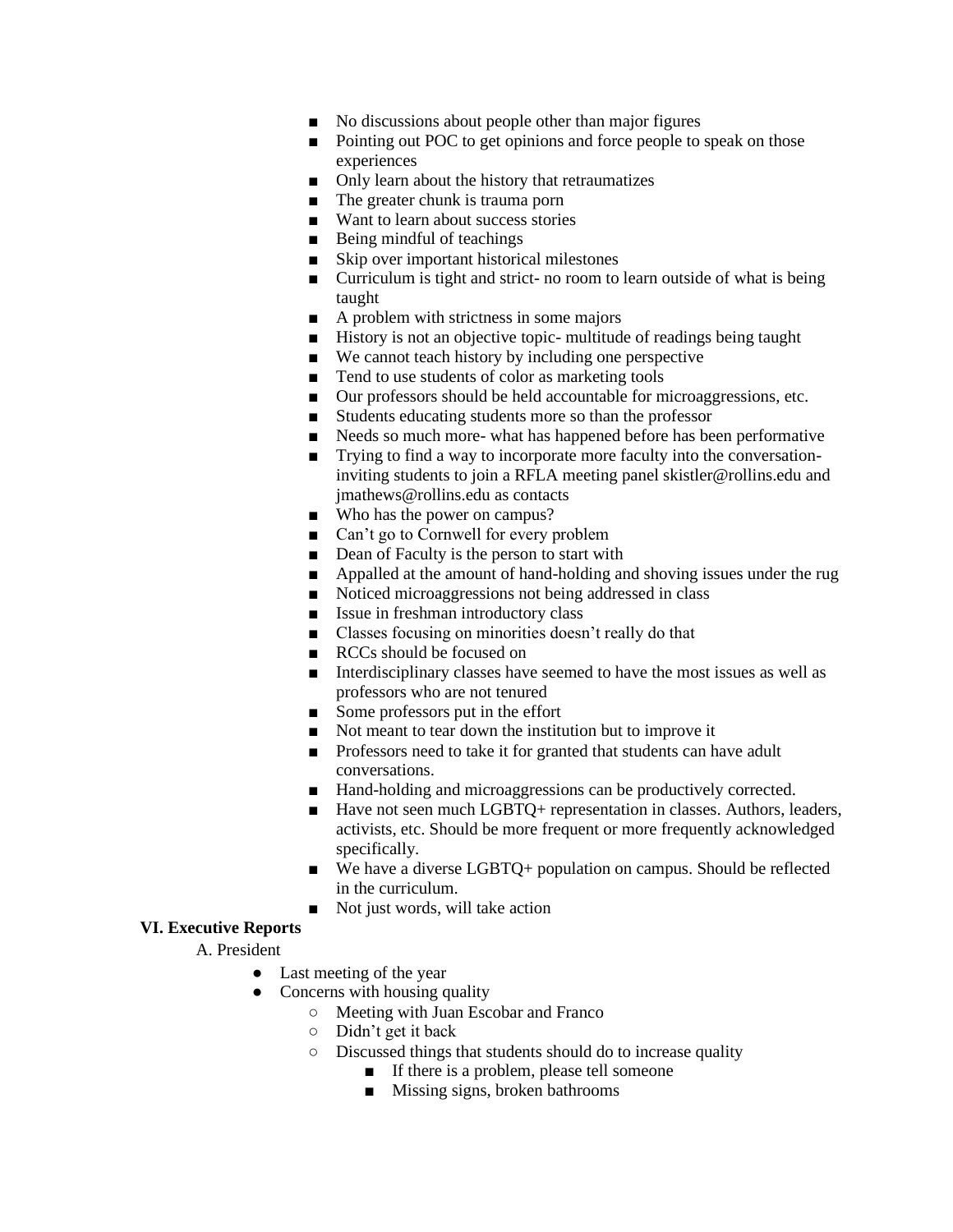- We keep having to pay for things having to be replaced
- The entire floor will be charged with damages if person is not caught
- Be mindful of water
- Toured Elizabeth Hall
- Disconnect between data and observations
- Tests may be just under, but prolonged exposure with previous issues can cause issues health-wise
- Reslife does not look at every room
- Looking at ways to get a full picture of the problem
- B. Vice President
	- Congratulations to making it to last SGA meeting of the semester
	- Our first SGA meeting will be Jan 19
	- Retreat after that
	- Announcement from Dean Hayner
		- Finals late-night breakfast, meal is free to all students
- C. Chief Justice
	- This weekend, please send in volunteer hours
- D. Academic Affairs
	- On Tuesday, curriculum committee passed COVID attendance policy
	- For RFLA
	- Graduate certificate in social and racial justice- discussion tabled
	- Undergraduate major in health for the holt school that was passed
	- Applied behavioral program was changed to reflect masters programs
	- Next meeting is not until January 11
- E. Internal Relations
	- Nothing to report
- F. Public Relations
	- Thank you to organizations who promoted tonight's town hall!
	- Regarding the walk through- invited Sandspur
	- They are open to testing air quality in dorms and will allow moving
	- Holt event-Tomorrow from 5-7 is a cookies and cocoa event

G. Events

- Upcoming Events:
	- CICI 'Snowed in' event from 10-2 am on first two floors of KWR- hot cocoa and snacks is available for everyone
	- Please email Alexandra Woods if you would like to get involved!
	- Polar Express will be playing at 10:30! Check your email for more details.
- PAWSE event next Wednesday in Olin Library from 12:30-2, there will be dogs to destress! Come stop by.

#### H. Finance

- Foxfunds committee has expanded to a finance committee for SGA- will be collaborating with senators
- Pushing out events regarding financial wellness
- I. Student Life
	- Culinary Council
		- March 2022 KIVO Concept (Kosher, Internation, Vegan, Organic)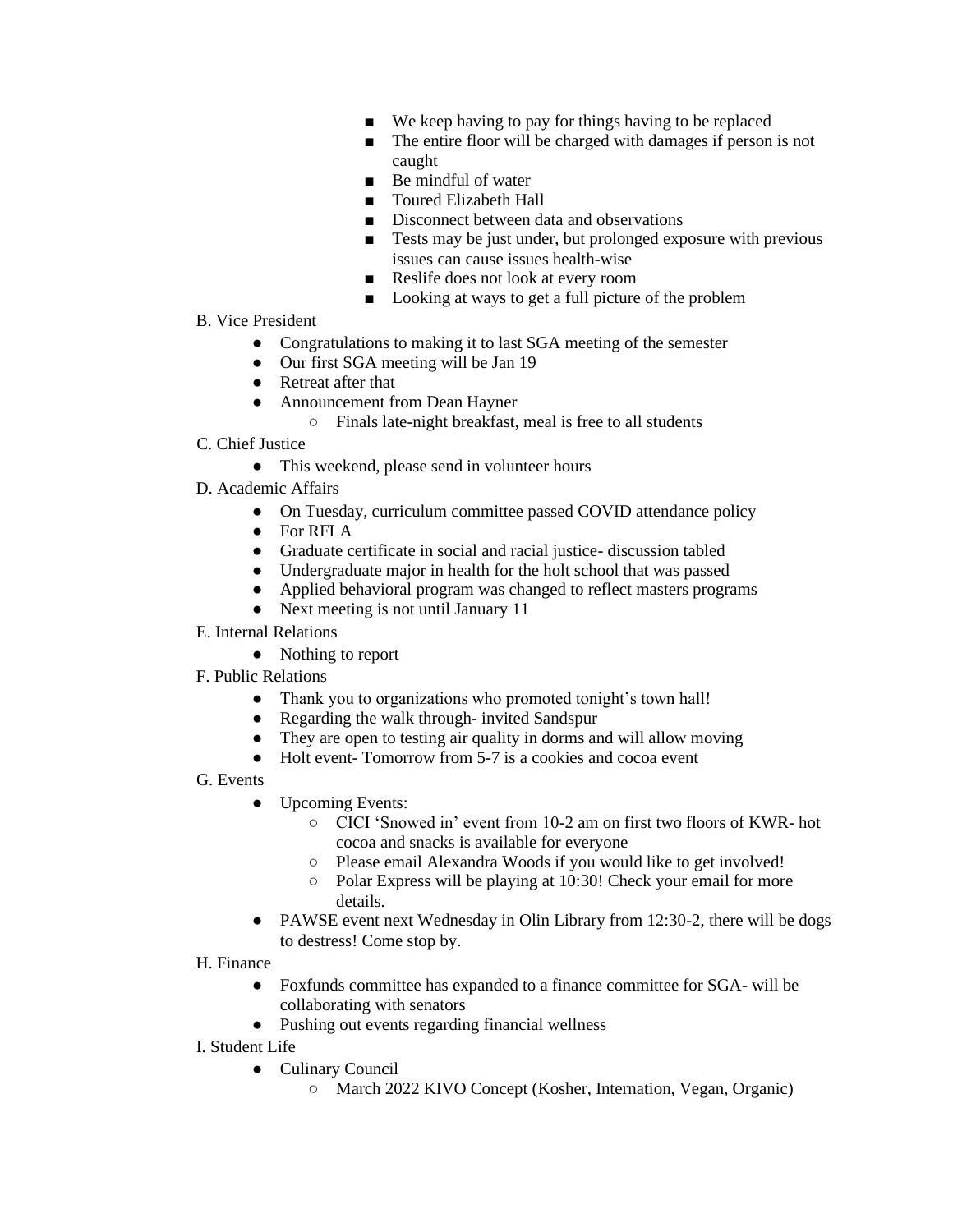should be running in Dave's Boathouse

- Takes time due to procedures needing to happen
- Rollins Sustainability Program
	- "Holiday Gift Fair" on December 3 for fundraising sustainability efforts
	- Composting for Dining Hall
	- Spring: Urban Farm Expanding into Greenhouse by installing hydroponic towers
- Residential Life
	- Liz Hall Tour by a few Executive Board Members
	- Waiting on Update/Next Steps
- **•** Accessibility
	- "Accommodate "Application has been added to OKTA for easier access
	- Meeting with Accessibility Director has been planned before the New Year for initiatives to be completed in spring
- J. Diversity & Inclusion
	- Solidify the diversity fair
	- Entire week dedicated different foods from different cultures
	- Have organizations sign up for events
	- Diversity fair week with organizations signing up and having a diversity day
	- Snowed in is this Friday!
- K. Attorney General
	- Was there during the tour in Elizabeth Hall
	- Please reach out if you have issues in freshman housing
- L. President Pro Tempore
	- Please stay attentive this meeting
	- This is a great learning experience for why to turn in legislation early
	- Volunteer hours
	- If you are going to be on campus, Kate will be on campus all break
- M. Advisors
	- Great job this semester!
	- Retreat this spring- if there is anything that needs to be discussed this spring please let Alexandra know

#### **VII. Organizational Senator Reports**

A. Center for Leadership & Community Engagement (CLCE)

- Food and toy drive in KWR
- Shortly there will be an email coming about saving the date for Alternative Spring Breaks
- B. Center for Career & Life Planning (CCLP)
	- Not present
- C. Wellness
	- Upcoming events!
	- Expressive Arts Drop-In 12-1pm at the Olin Library
	- Athletes in Transition Support Space 1-2pm Hall of Fame Room in Alfond Sports **Center**
	- Coping Skills Workshop on Instagram live 4pm
	- Go to Campus Safety if you need covid test documentation for travel and you have no symptoms. Monday-Friday 8:30-5pm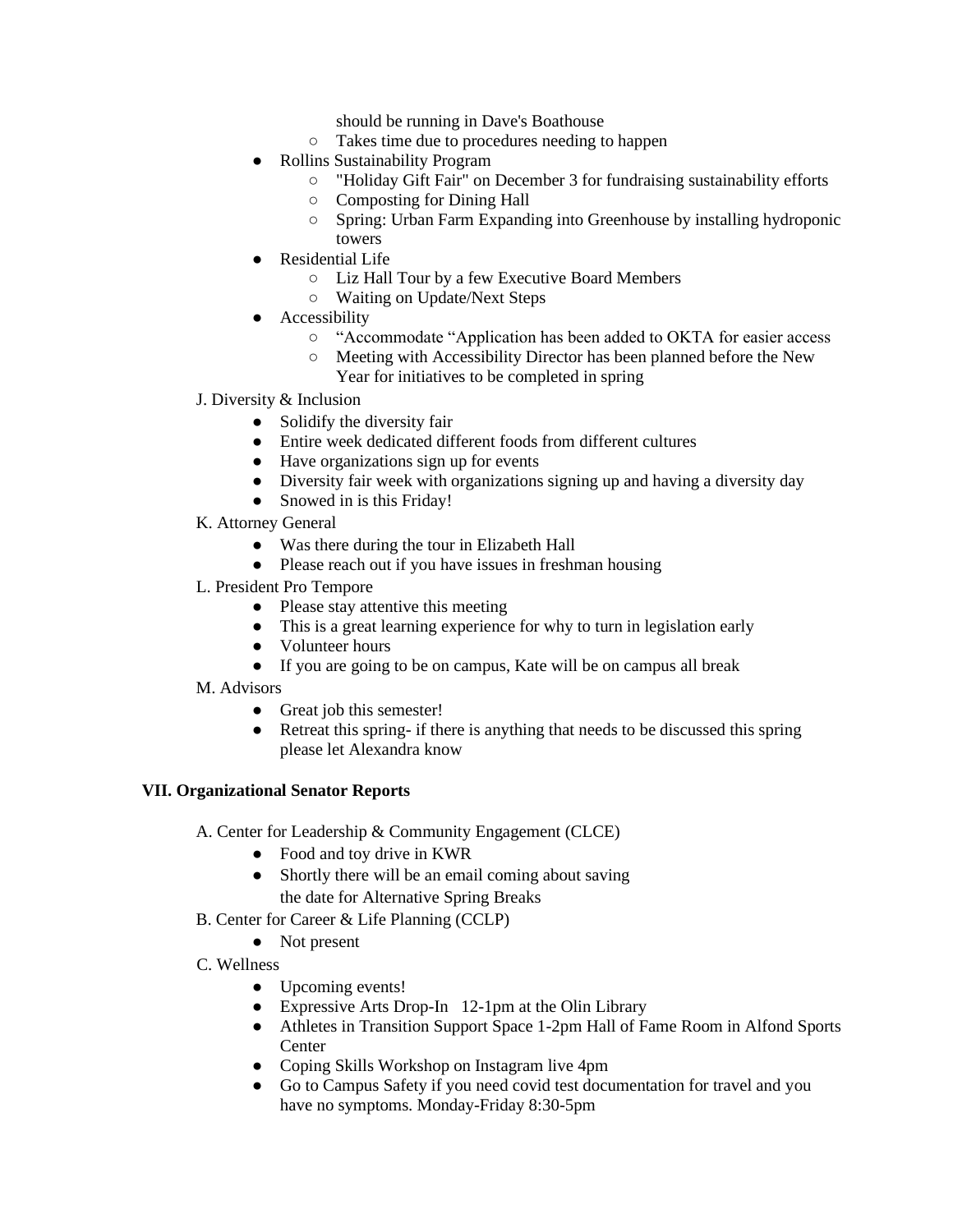- As we move through Finals week, everyone should know there is now a 24/7 mental health helpline where you can have access to a counselor on call 24 hours a day, 7 days a week. (407)-646-1516
- ●
- D. Accessibility
	- Elevator in Lakeside that is not working
		- School is waiting on a part to fix it
	- If you have an ESA, please abide by these rules
	- These ESA meetings will determine the future of ESAs on campus
	- Copy of the ESA contract
	- See after meeting if you want to join accessibility task force
	- First thing would be to send a survey to discuss accessibility issues
	- Waiting on email to describe Kate is senator
- E. Fraternity & Sorority Life (FSL)
	- No report
- F. Residential Life and Explorations (RLE)
	- No new info on Elizabeth hall
	- Closing is coming for residential halls
	- Peer mentor applications are coming out
- G. LGBTQ+ Advocacy
	- No report
- H. Student Media
	- No report
- I. International Affairs
	- No report
- J. Student Athlete Advisory
	- No contact with point of contact
	- New piece of legislation for Lakeside gym for 24-hour access
	- Working on a couple of new things
- K. Sustainability
	- No report
- L. Campus Safety and Security
	- Warren lot has been converted to handicap parking
	- Self-defense classes- if you are interested please send an email
- M. Institutional Advancement
	- No report
- N. Holt Graduate Programs
	- Position Vacant
- O. External and Competitive Scholarships
	- New director
	- The office helps to get funding beyond Rollins
	- Fellowship, graduate school stuff
	- Working on a four pillar system
		- Study abroad
		- Undergrad funding
		- Graduate school
		- Post-graduate experiences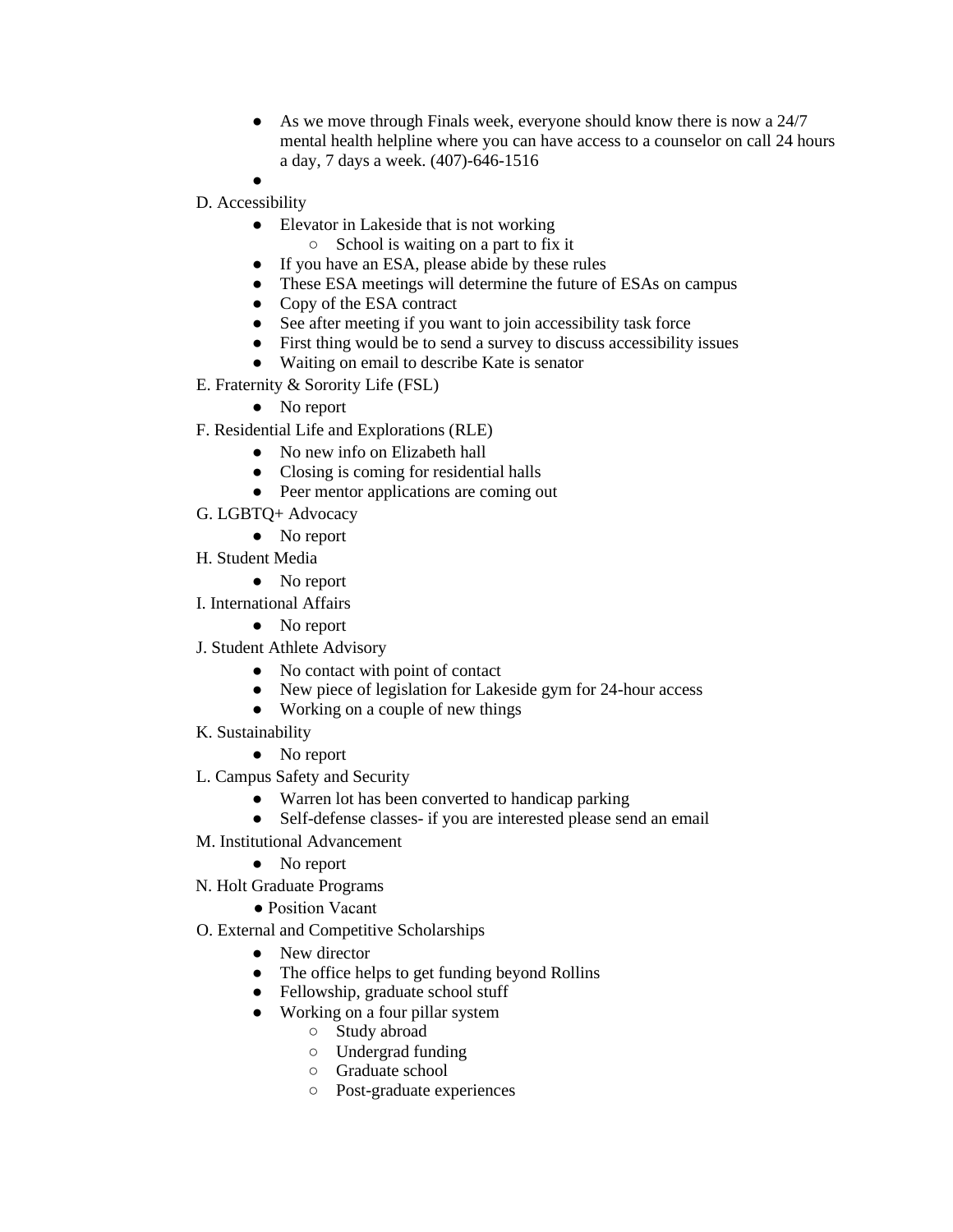- Take this program and amplify it
- Reaching out to students who haven't worked with this office before
- Info sessions occurring next semester
- Intersession for personal statements on post-grad cover letter
- Longer-term processes
- Starting early is the best way to get this
- Make an appointment if you are interested
- Please email Jack if you are interested to working with the department
- P. Parliamentarian
	- Not present

### **VIII. Ad-hoc Committees**

- Constitutional Revision
	- i. No report
- COVID
	- i. No report
- International Student Representation
	- i. No report

## **IX. Open Forum**

- Group chat
	- Please join the group chat
	- Helps to continue open forum discussion and have a clear place to communicate
- Anonymous hotline
	- Reslife should make an email or a hotline to discuss issues
	- People feel uncomfortable to express concerns
	- Each hall has a survey to make it simpler?
- $\bullet$  ESAs
	- What is the new policy for ESAs?
	- Yes, but not everyone on campus is not responsible to have animals
	- There a lot of people who have misbehaving animals that are ruining the reputation of ESAs
	- Program in other schools to have ESAs to be trained
	- Happy trails animal rescue offers training for inexpensive training
	- People bring dogs on campus
	- Dean Hayner put on a freeze for approvals this semester
	- People who walk usually keep their dogs on the trail
	- If you have a dog, he should be on a leash
	- There are reasons these rules are in place
	- Program that could foster animals through the school- is that still a thing?
		- The person in charge of the program left
	- Dogs going to the bathroom on the floor in Lakeside
	- Clean up after your animal
	- Campus safety will find who was behind this
- Olin library dues
	- Car was broken into, and everything was stolen including a laptop charger
	- Charger was 400-500 dollars to replace
	- You can't rent anything else if you lose something
	- Owing the school something? Call campus safety and make them aware of your issue as well as financial aid
	- Create an email chain to back you up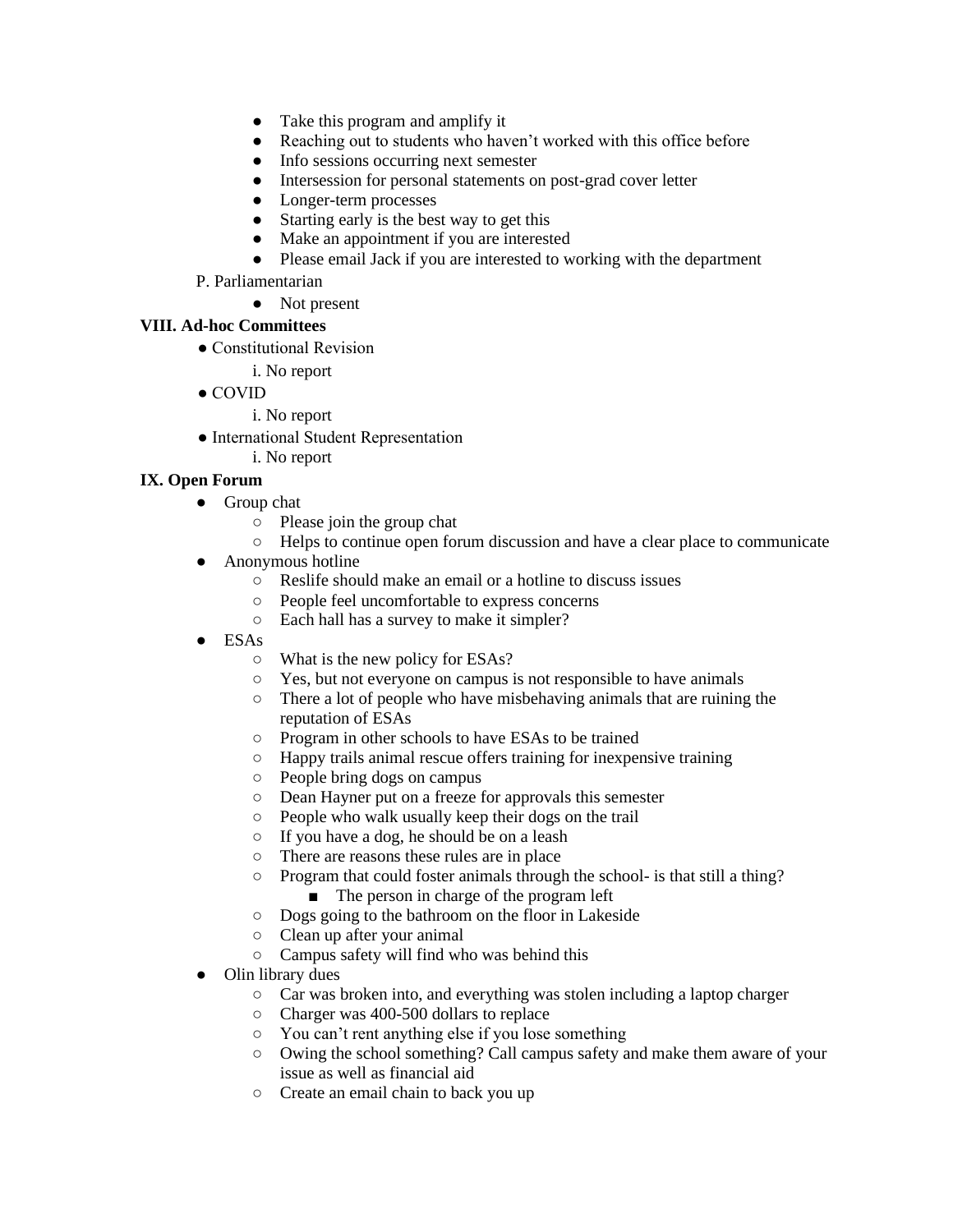- Bring insurance claim and police report
- Class attendance policies
	- Tomorrow at faculty executive committee- holding a vote for reauthorizing the COVID attendance policy
		- Isolation doesn't happen as often
		- Consider students with issues outside of academia
		- Propose a policy for students who are not only sick with COVID
	- This is on top of other policies, this is only for COVID
	- This is just the same policy that has been there for the entire pandemic
	- Push to have it regard COVID vaccine related illnesses
	- Accreditation issue for people with COVID to not attend virtually
	- This should be by the college, not up to professor discretion
		- Professor should abide by this policy
	- Expanding this to side effects from the vaccine
	- COVID policy used to apply for symptoms
	- Illness policy would go through a separate process
	- Wellness center, student and family care
- Additional housing concerns
	- Juan Escobar if there are any more questions
	- Email Daniel these questions
	- The difference between scientifically and physically safe environment vs a comfortable space to live in
	- We pay enough to be here; we should get that same quality that we paid for
	- Things aren't adding up
	- Go to every room to inspect and test more places
	- If it's so close to being unsafe, something should be done
	- Town hall regarding this issue on Feb 9th
	- Hopefully will have admin to hear student issues directly
	- This isn't done yet, meeting with Scott Rayburn
	- Coming up with a creative way to get the full picture
	- Something more qualitative
	- Creating an audit for someone to opt into
	- Annual building checks in Elizabeth and Ward is on the legislation docket tonight
	- Motion to end discussion: passed

## **X. Old Business**

- Remaining Senator Positions
	- i. Vacant Class Senator Positions

a. Freshman Class Senator

## Divya Uppal

- b. Sophomore Class Senator
- c. Senior Class Senators (2)
- d. Holt Class Senators (2)
- ii. Organizational Senators
	- a. Holt Graduate Programs

## **XI. New Business**

- Legislation 2021.XX: Welcome Act
	- i. Sponsor(s): Christian Mahlstedt